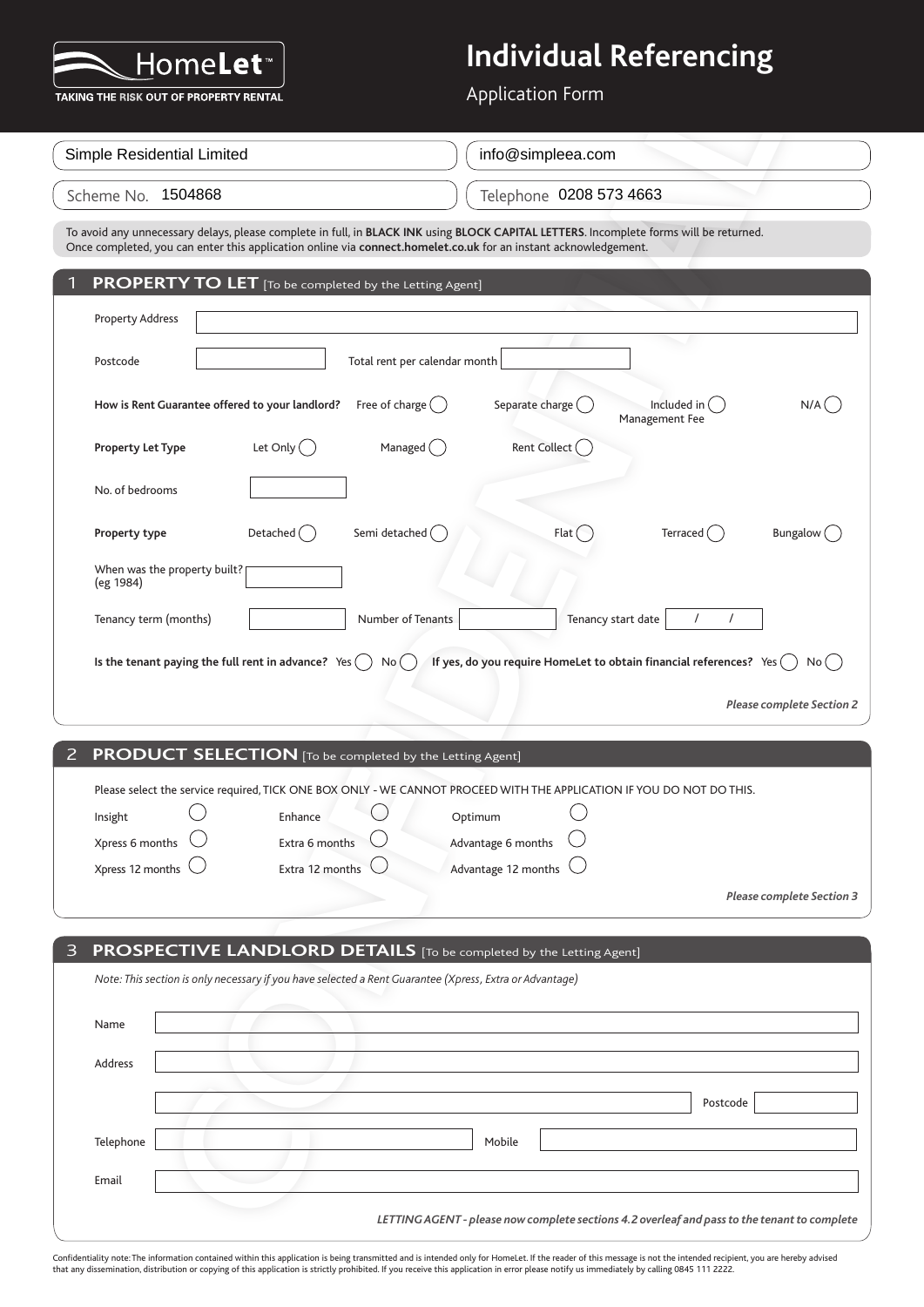

Application Form

|                    |                           | TAKING THE RISK OUT OF PROPERTY RENTAL              |                                                                                                                                                                                              |                  | <b>Application Form</b>                                                                                                                                                                                                                                                                                                    |
|--------------------|---------------------------|-----------------------------------------------------|----------------------------------------------------------------------------------------------------------------------------------------------------------------------------------------------|------------------|----------------------------------------------------------------------------------------------------------------------------------------------------------------------------------------------------------------------------------------------------------------------------------------------------------------------------|
|                    | Scheme No. 1504868        |                                                     |                                                                                                                                                                                              |                  | Telephone 0208 573 4663                                                                                                                                                                                                                                                                                                    |
|                    |                           |                                                     | YOUR PERSONAL DETAILS [To be completed by the Tenant]                                                                                                                                        |                  |                                                                                                                                                                                                                                                                                                                            |
| Title:             | Mr                        | Mrs $($ )<br>Miss                                   | Other                                                                                                                                                                                        |                  |                                                                                                                                                                                                                                                                                                                            |
|                    | First name                |                                                     |                                                                                                                                                                                              | Middle name      |                                                                                                                                                                                                                                                                                                                            |
|                    | Last name                 |                                                     |                                                                                                                                                                                              |                  |                                                                                                                                                                                                                                                                                                                            |
| Email              |                           |                                                     |                                                                                                                                                                                              |                  |                                                                                                                                                                                                                                                                                                                            |
|                    |                           |                                                     | 4.2 WHAT IS THE TENANT'S SHARE OF RENT                                                                                                                                                       |                  | [To be completed by the Agent]                                                                                                                                                                                                                                                                                             |
|                    | Other names               |                                                     |                                                                                                                                                                                              |                  |                                                                                                                                                                                                                                                                                                                            |
|                    | Date of birth             | $\prime$<br>$\prime$                                |                                                                                                                                                                                              |                  |                                                                                                                                                                                                                                                                                                                            |
|                    | <b>Residential Status</b> | Property owner (                                    | Council tenant $\bigcap$                                                                                                                                                                     | Private tenant ( | Living with friends/relatives $\bigcap$                                                                                                                                                                                                                                                                                    |
|                    | <b>Employment status</b>  | Employed $($                                        | Self-employed (                                                                                                                                                                              | Retired          | Independent means $\bigcap$                                                                                                                                                                                                                                                                                                |
|                    |                           | On contract $(\ )$                                  | Student ()                                                                                                                                                                                   | Unemployed       |                                                                                                                                                                                                                                                                                                                            |
|                    | Total gross annual income |                                                     |                                                                                                                                                                                              |                  |                                                                                                                                                                                                                                                                                                                            |
|                    | Your<br>Telephone         |                                                     |                                                                                                                                                                                              | Your<br>Mobile   |                                                                                                                                                                                                                                                                                                                            |
|                    |                           |                                                     | Bank / building society details: please provide the details of your current account                                                                                                          |                  |                                                                                                                                                                                                                                                                                                                            |
|                    | Account holder(s)         |                                                     |                                                                                                                                                                                              | Bank name        |                                                                                                                                                                                                                                                                                                                            |
|                    | Bank Account no.          |                                                     |                                                                                                                                                                                              | Sort code        |                                                                                                                                                                                                                                                                                                                            |
|                    |                           | <b>IMPORTANT - ADVERSE CREDIT HISTORY</b>           |                                                                                                                                                                                              |                  |                                                                                                                                                                                                                                                                                                                            |
| 5                  |                           | <b>YOUR ADDRESS</b> [To be completed by the Tenant] | Do you have any County Court Judgements, Court Decrees, Bankruptcy, Administration Orders,<br>Individual Voluntary Arrangements, or any other adverse credit history whether settled or not? |                  | NO<br>YES $($<br>If YES, please detail on a separate sheet. Please note that failure to disclose information relating to adverse credit history may result in your application being declined.                                                                                                                             |
| Current<br>Address |                           |                                                     |                                                                                                                                                                                              |                  |                                                                                                                                                                                                                                                                                                                            |
|                    |                           |                                                     |                                                                                                                                                                                              |                  | Postcode                                                                                                                                                                                                                                                                                                                   |
|                    | Period at Address         | Years                                               |                                                                                                                                                                                              | Months           |                                                                                                                                                                                                                                                                                                                            |
|                    |                           |                                                     |                                                                                                                                                                                              |                  | We require three years worth of your address history. If you have lived at this address for more than three years, please move to section 6. If you have been<br>there for less than three years, please provide your previous address below. If necessary, please provide details of other addresses on a separate sheet. |
| <b>Address</b>     | Previous                  |                                                     |                                                                                                                                                                                              |                  |                                                                                                                                                                                                                                                                                                                            |
|                    |                           |                                                     |                                                                                                                                                                                              |                  | Postcode                                                                                                                                                                                                                                                                                                                   |
| Period             | at Address                | Years                                               | Months                                                                                                                                                                                       |                  |                                                                                                                                                                                                                                                                                                                            |
|                    |                           |                                                     |                                                                                                                                                                                              |                  |                                                                                                                                                                                                                                                                                                                            |

#### **IMPORTANT - ADVERSE CREDIT HISTORY**

| 5.                   | YOUR ADDRESS [To be completed by the Tenant] |        |                                                                                                                                                                                                                                                                                                                            |  |
|----------------------|----------------------------------------------|--------|----------------------------------------------------------------------------------------------------------------------------------------------------------------------------------------------------------------------------------------------------------------------------------------------------------------------------|--|
| Current<br>Address   |                                              |        |                                                                                                                                                                                                                                                                                                                            |  |
|                      |                                              |        | Postcode                                                                                                                                                                                                                                                                                                                   |  |
| Period at Address    | Years                                        | Months |                                                                                                                                                                                                                                                                                                                            |  |
| Previous<br>Address  |                                              |        | We require three years worth of your address history. If you have lived at this address for more than three years, please move to section 6. If you have been<br>there for less than three years, please provide your previous address below. If necessary, please provide details of other addresses on a separate sheet. |  |
|                      |                                              |        | Postcode                                                                                                                                                                                                                                                                                                                   |  |
| Period<br>at Address | Years                                        | Months |                                                                                                                                                                                                                                                                                                                            |  |
|                      |                                              |        | Please complete section 6                                                                                                                                                                                                                                                                                                  |  |

Confidentiality note: The information contained within this application is being transmitted and is intended only for HomeLet. If the reader of this message is not the intended recipient, you are hereby advised<br>that any di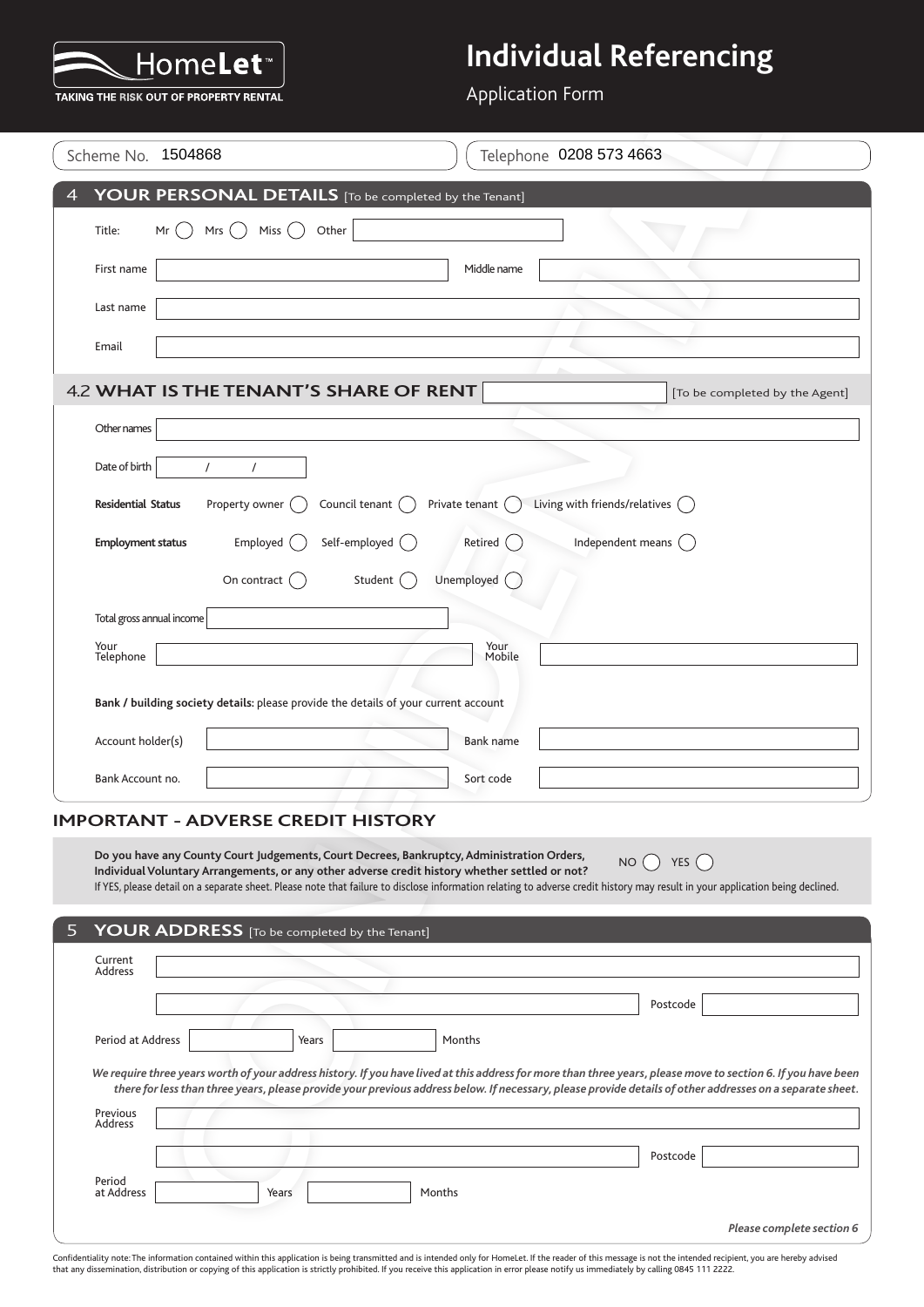

Application Form

|                    | TAKING THE RISK OUT OF PROPERTY RENTAL                                                                    |                          |                                                                                                                                                                                           |                                                                                                                                                                                                  |
|--------------------|-----------------------------------------------------------------------------------------------------------|--------------------------|-------------------------------------------------------------------------------------------------------------------------------------------------------------------------------------------|--------------------------------------------------------------------------------------------------------------------------------------------------------------------------------------------------|
|                    | Scheme No. 1504868                                                                                        |                          | Telephone 0208 573 4663                                                                                                                                                                   |                                                                                                                                                                                                  |
|                    |                                                                                                           |                          |                                                                                                                                                                                           | YOUR CURRENT LETTING AGENT/LANDLORD/MANAGING AGENT [To be completed by the Tenant]                                                                                                               |
|                    | If you are not a private tenant, please move to section 7.                                                |                          |                                                                                                                                                                                           |                                                                                                                                                                                                  |
|                    |                                                                                                           |                          | If you are a private tenant please provide the details of the letting agent/ landlord/ managing agent of your current address.                                                            |                                                                                                                                                                                                  |
| Name               |                                                                                                           |                          |                                                                                                                                                                                           |                                                                                                                                                                                                  |
| Address            |                                                                                                           |                          |                                                                                                                                                                                           |                                                                                                                                                                                                  |
|                    |                                                                                                           |                          |                                                                                                                                                                                           | Postcode                                                                                                                                                                                         |
| Telephone          |                                                                                                           |                          | <b>Evening Telephone</b>                                                                                                                                                                  |                                                                                                                                                                                                  |
| Email              |                                                                                                           |                          |                                                                                                                                                                                           | Fax                                                                                                                                                                                              |
|                    |                                                                                                           |                          |                                                                                                                                                                                           | Please complete section 7                                                                                                                                                                        |
|                    |                                                                                                           |                          | <b>YOUR FINANCIAL INFORMATION</b> [To be completed by the Tenant]                                                                                                                         |                                                                                                                                                                                                  |
| Current Employer ( | will prevent us from contacting your referee and will delay your application.<br>Pension Administrator () | Accountant $\bigcap$     | Please tell us about your earnings and provide the details of a financial referee below (please tick one). Failure to provide your gross annual income<br>Self employed (SA302 / SA100) ( | Benefit / Other ()                                                                                                                                                                               |
| Company<br>Name    |                                                                                                           |                          |                                                                                                                                                                                           |                                                                                                                                                                                                  |
| Address            |                                                                                                           |                          |                                                                                                                                                                                           |                                                                                                                                                                                                  |
|                    |                                                                                                           |                          |                                                                                                                                                                                           | Postcode                                                                                                                                                                                         |
| Contact<br>Name    |                                                                                                           |                          | Contact<br>Position                                                                                                                                                                       |                                                                                                                                                                                                  |
| Telephone          |                                                                                                           |                          | Fax                                                                                                                                                                                       |                                                                                                                                                                                                  |
| Email              |                                                                                                           |                          |                                                                                                                                                                                           | Providing an email address or fax number could                                                                                                                                                   |
|                    |                                                                                                           |                          |                                                                                                                                                                                           |                                                                                                                                                                                                  |
| Your position      |                                                                                                           |                          |                                                                                                                                                                                           |                                                                                                                                                                                                  |
|                    | Is this position: Permanent<br>Contract                                                                   | <b>Contract Terms</b>    | Months                                                                                                                                                                                    | Hours per week                                                                                                                                                                                   |
|                    | Payroll/Service/Pension number:                                                                           |                          |                                                                                                                                                                                           |                                                                                                                                                                                                  |
|                    | Gross Salary/Pension/Drawings per annum:                                                                  |                          |                                                                                                                                                                                           | result in a QUICKER RESPONSE from your referee.<br>If self employed please indicate your<br>average earnings in the last 2 years                                                                 |
| <b>Start Date</b>  |                                                                                                           | End Date (if applicable) |                                                                                                                                                                                           |                                                                                                                                                                                                  |
|                    |                                                                                                           |                          |                                                                                                                                                                                           | Do you have a second job, or additional pension? IF YES, please enter the details in section 8<br>Will your employment change before the proposed tenancy starts? IF YES, please go to section 8 |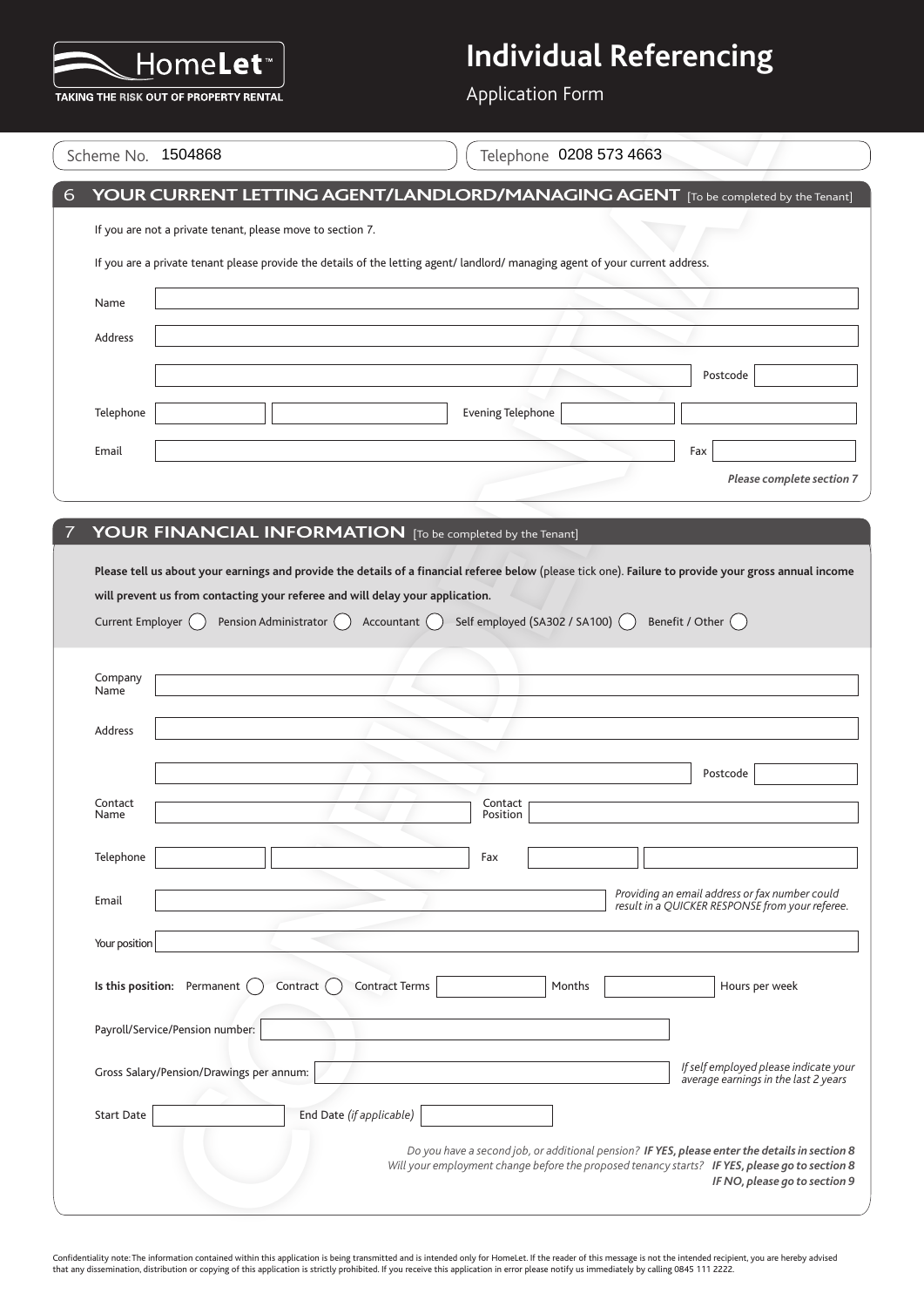

Application Form

|                                      | Scheme No. 1504868                                                                                                                     | Telephone 0208 573 4663                                                                                                                                                                     |
|--------------------------------------|----------------------------------------------------------------------------------------------------------------------------------------|---------------------------------------------------------------------------------------------------------------------------------------------------------------------------------------------|
|                                      |                                                                                                                                        | <b>ADDITIONAL FINANCIAL INFORMATION</b> [To be completed by the Tenant]                                                                                                                     |
| Future employer ()                   | Second employer ()                                                                                                                     | If you are changing to new employment, have a second job or another source of income, please provide details in this section.<br>Pension administrator ()<br>Accountant ()<br>Benefit/other |
| Company<br>Name                      |                                                                                                                                        |                                                                                                                                                                                             |
| Contact<br>Address                   |                                                                                                                                        |                                                                                                                                                                                             |
|                                      |                                                                                                                                        | Postcode                                                                                                                                                                                    |
| Contact<br>Name                      |                                                                                                                                        | Contact<br>Position                                                                                                                                                                         |
| Telephone                            |                                                                                                                                        | Fax                                                                                                                                                                                         |
| Email                                |                                                                                                                                        | Providing an email address or fax number could result in a QUICKER RESPONSE<br>from your referee.                                                                                           |
| Your Position                        |                                                                                                                                        |                                                                                                                                                                                             |
|                                      | Is this position: Permanent<br>Contract                                                                                                | <b>Contract Terms</b><br>Months<br>Hours per week                                                                                                                                           |
|                                      | Payroll/Service/Pension number:                                                                                                        |                                                                                                                                                                                             |
|                                      | Gross Salary/Pension/Drawings per annum:                                                                                               | If self-employed please include your<br>average earnings in the last 2 years                                                                                                                |
| <b>Start Date</b>                    |                                                                                                                                        |                                                                                                                                                                                             |
|                                      |                                                                                                                                        | End Date (if applicable)                                                                                                                                                                    |
|                                      |                                                                                                                                        |                                                                                                                                                                                             |
| Marital status:<br>Are you a smoker? | <b>ADDITIONAL INFORMATION</b> [To be completed by the Tenant]<br>assist with your application<br>Single<br>Married<br>YES<br><b>NO</b> | Divorced/Separated<br>Other<br>Do you have any pets?<br>YES (<br><b>NO</b>                                                                                                                  |
|                                      | Names and ages of any children who will be occupying the property                                                                      |                                                                                                                                                                                             |
| National<br>Insurance<br>Number      |                                                                                                                                        | Nationality                                                                                                                                                                                 |
| Passport<br>Number                   |                                                                                                                                        |                                                                                                                                                                                             |
|                                      | Your next of kin (this should NOT be your spouse):                                                                                     |                                                                                                                                                                                             |
| Name                                 |                                                                                                                                        |                                                                                                                                                                                             |
| Address                              |                                                                                                                                        |                                                                                                                                                                                             |
|                                      |                                                                                                                                        | Postcode                                                                                                                                                                                    |
| Telephone                            |                                                                                                                                        | • PLEASE NOTE, the information contained within this section is not mandatory for your reference, however your letting agent may require this to<br>Relationship                            |

Confidentiality note: The information contained within this application is being transmitted and is intended only for HomeLet. If the reader of this message is not the intended recipient, you are hereby advised<br>that any di